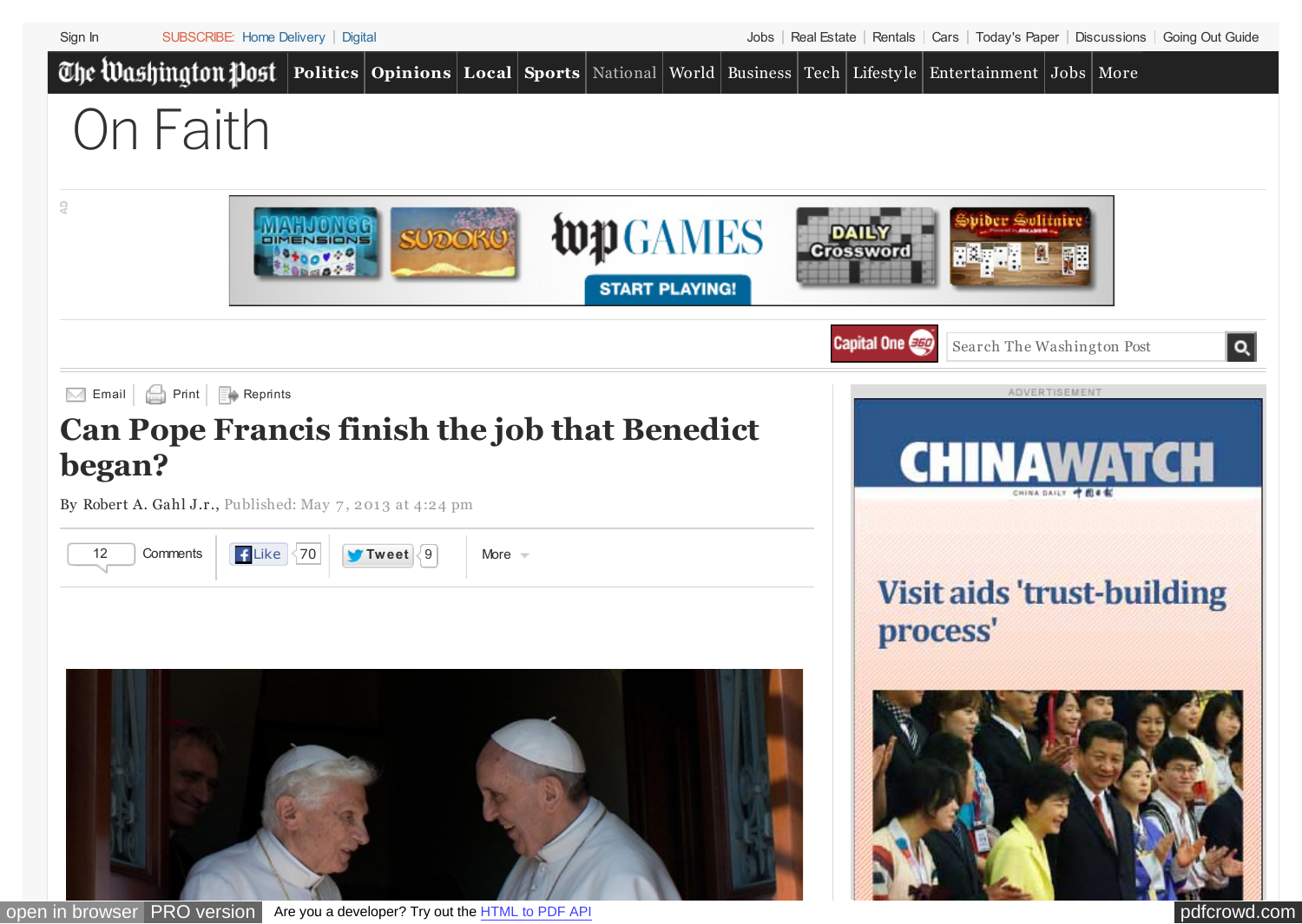

In this photo provided by the Vatican newspaper L'Osservatore Romano, Pope emeritus Benedict XVI, left, is welcomed by Pope Francis as he returns at the Vatican from the pontifical summer residence of Castel Gandolfo, 35 km South-Est from Rome, Thursday, May 2, 2013. Emeritus Pope Benedict XVI came home on Thursday to a new house and a new pope, as an unprecedented era begins of a retired pontiff living side-by-side with a reigning one inside the Vatican gardens. In background is archbishop George Gaenswein, prefect of the papal household. (AP Photo/Osservatore Romano, HO)

In October of 1999, at the end of a meeting of departmental chiefs in the Vatican, I confronted Cardinal Joseph Ratzinger and challenged him. The meeting was meant to discuss available options for dealing with the already-burgeoning international crisis of sexual abuse. Everyone in that room aimed for justice, especially for the victims, but also for the accused. Ratzinger was leading the curial push to decisively deal with perpetrators who were still a threat because of some weak-minded administrators and their policy to move criminals first to treatment and then back into ministry.

I had been invited by the Congregation for Clergy to present an ethical analysis of the extrajudicial, administrative practices used by the church to prosecute cases of clerical sexual abuse. At that meeting, I highlighted the risks of violating the natural right to a fair trial. The cardinals expressed differences of opinion regarding their concern for the rights of the accused and the terrible wounds of the victims who had been abused by those whom they had held in sacred trust. Despite his gentleness, Ratzinger



Beijing and Seoul on Thursday stressed a joint commitment to the denuclearization of the Korean Peninsula and maintaining regional peace, calling for an early restart of the Six-Party Talks to realize that vision.

## Click here to read the full article  $\blacktriangleright$

### PRESENTED BY CHINA DAILY

**The Post Most:National**

### **[Most Popular](#page-0-0)**

- **1. [Police: 8-year-old boy dies after being run over by](http://www.washingtonpost.com/national/authorities-say-boy-dies-after-being-hit-by-float-at-july-4th-parade-in-central-oklahoma/2013/07/04/95d2fa9e-e4da-11e2-bffd-37a36ddab820_story.html?tid=pm_national_pop) float at July 4th parade in Oklahoma**
- **2. [Mass. woman, 18, dies after car hits, injures group](http://www.washingtonpost.com/national/mass-woman-18-dies-after-car-hits-injures-group-of-bicyclists-traveling-through-arkansas/2013/07/04/cabdc672-e4e8-11e2-bffd-37a36ddab820_story.html?tid=pm_national_pop) of bicyclists traveling through Arkansas**
- **3. [Joey 'Jaws' Chestnut downs 69 franks to break](http://www.washingtonpost.com/national/coney-island-hot-dog-eating-contest-set-to-crown-chowdown-champs-2012-winners-defend-titles/2013/07/04/6d8b0350-e472-11e2-bffd-37a36ddab820_story.html?tid=pm_national_pop) record, win 7th-straight hot dog eating contest**
- **4. [Teen injured when tree falls at camp near Yosemite](http://www.washingtonpost.com/national/21-year-old-art-counselor-killed-as-oak-falls-on-summer-camp-near-yosemite-children-unharmed/2013/07/04/1ebfb922-e482-11e2-bffd-37a36ddab820_story.html?tid=pm_national_pop) was inches from being crushed**
- **5. [Ariz. town celebrates 4th of July, also remembers](http://www.washingtonpost.com/national/members-of-investigative-team-to-get-first-look-at-site-where-19-arizona-firefighters-died/2013/07/03/3bfe7dbe-e43e-11e2-bffd-37a36ddab820_story.html?tid=pm_national_pop) fallen firefighters who called it home**

 $\left( \mathbf{i} \right)$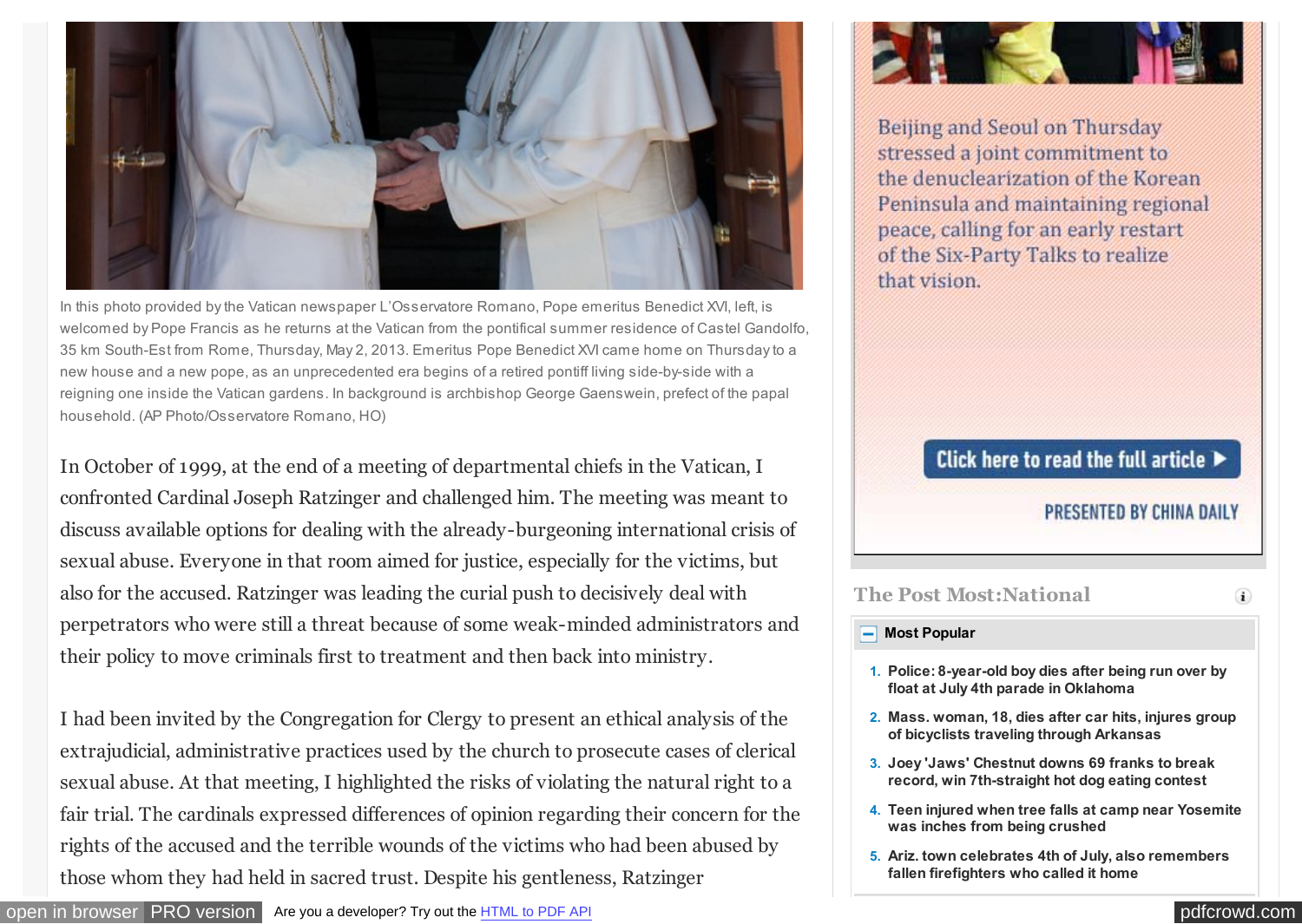demonstrated deep determination to satisfy justice.

Ratzinger did not aim for a middle place between the competing interests of the victims and of the accused, but to ascertain the truth, reach a verdict, and impose a just penalty, all while doing everything possible to heal the victims and repair the damage done to the church and society. After noting my concern for judicial due process, he indicated his unshakeable commitment to do everything possible to root out abusive clergy, fully cognizant that he could be criticized by canon lawyers for eliminating traditional steps in ecclesiastical trials designed to protect the rights of the accused.

That moment in 1999 was an emergency. The problem was even worse than it appeared. First under John Paul, Ratzinger drafted new norms, extended statutes of limitations, and even offered dispensations from the retroactive statutes of limitations in the case of the most grievous crimes committed against minors.

Once elected pope, Benedict continued the reform. He revised the church's penal law and sharpened its teeth to make sure that no criminal could evade sanction. He created tribunals, met with victims and purified the ranks of clergy from those who might hurt the young. He held judicial trials and removed more than a 1,000 from the priesthood and several from the episcopacy. Towards the end of his papacy, in 2010, Benedict again



ADVERTISEMENT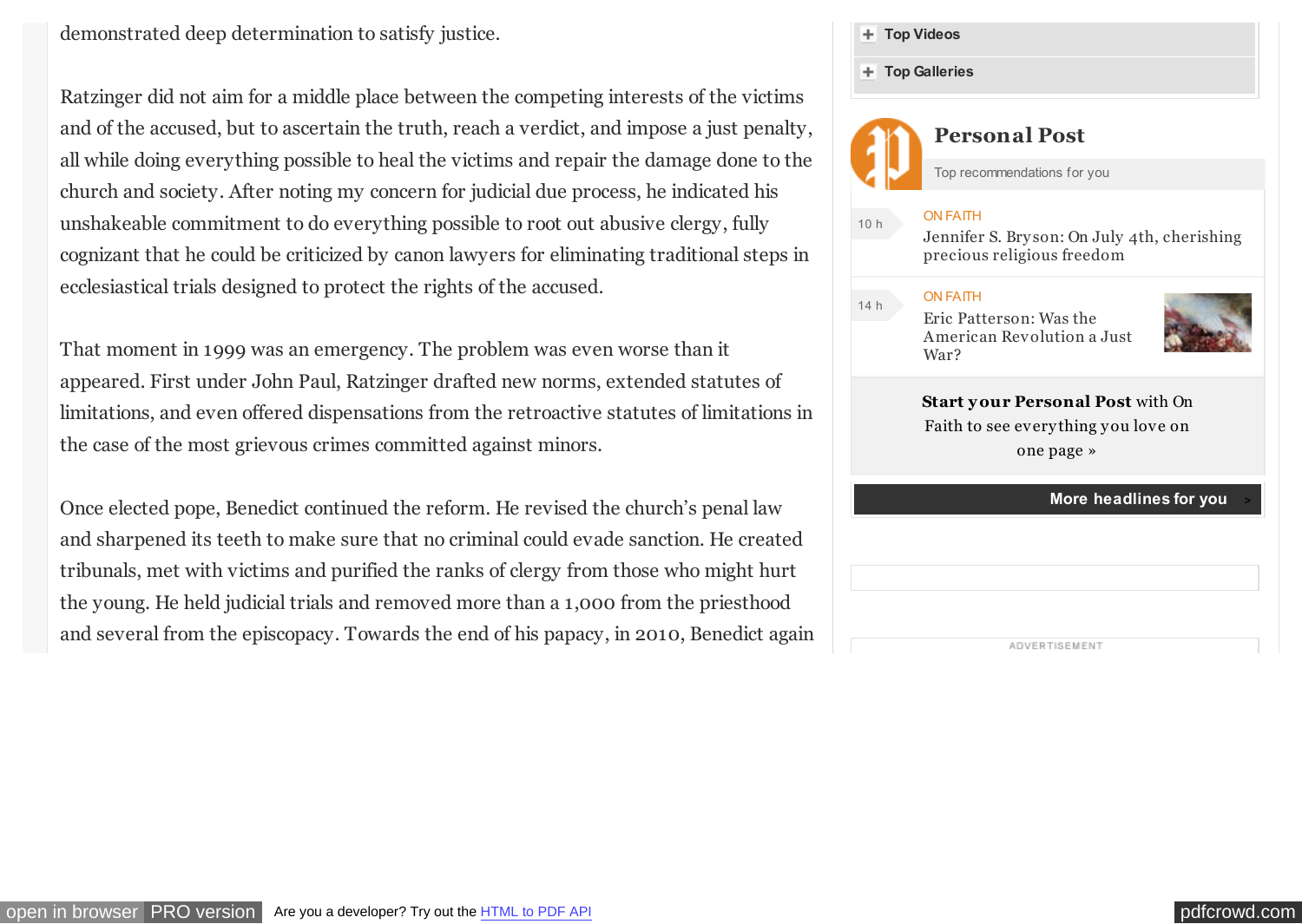reformed church law to empower a tribunal to hear cases brought against bishops and cardinals.

D

ADVERTISEMENT



Premier Rewards Gold Card from American Express

# **Earn 25,000 Membership Rewards® Points**

Plus, Enjoy a \$0 Introductory Annual Fee for the First Year



Terms and Limitations apply.

Benedict is rightly known for uplifting men and women of good will by preaching that God is love and Jesus is divine Logos incarnate. Benedict also taught about the dark side of humanity. "Evil," he once stated "draws its power from indecision and concern for what other people think." He had experienced the malignancy of the Nazi regime and reconfirmed his commitment to sweep out the filth from the Bride of Christ.

Upon retirement, Benedict explained that he no longer enjoyed the needed vigor, of body and spirit, to govern the church. He stepped aside so that a younger man might continue the task and follow through with reform of church governance.

Now, the world observes the eloquent gestures in these first few weeks of Pope Francis, while wondering whether the new pope will continue Benedict's reform. Francis has already shown the world the Christ-like characteristics that the cardinals, inspired by the Holy Spirit, had been seeking for the new pope.

[open in browser](http://pdfcrowd.com/redirect/?url=http%3a%2f%2fwww.washingtonpost.com%2fblogs%2fon-faith%2fwp%2f2013%2f05%2f07%2fcan-pope-francis-finish-the-job-that-benedict-began%2f&id=ma-130704222603-362bf0a0) [PRO version](http://pdfcrowd.com/customize/) Are you a developer? Try out th[e HTML to PDF API](http://pdfcrowd.com/html-to-pdf-api/?ref=pdf) performance of the Area and the MTML to PDF API performance of the Area and the Area and the Area and the Area and the Area and the Area and the In his third tweet, Pope Francis stated: "True power is service. The pope must serve all people, especially the poor, the weak, the vulnerable." And when archbishop in Buenos Aires, Bergoglio commented on the responsibility of bishops regarding priests who have committed sexual abuse. "You must never look away" he said. "You cannot be in a

**[The End of the "Made-In-China" Era](javascript:void(0);)** [The impossible \(but real\) technology that could make you](javascript:void(0);) impossibly rich. [http://www.fool.com](javascript:void(0);)

#### **[New Rule in New Jersey](javascript:void(0);)** [\(July 2013\): If You Pay For Car Insurance You Better](javascript:void(0);) Read This Now... [ConsumerSpending.org](javascript:void(0);)

**[My Free Credit Scores](javascript:void(0);)** [Get All 3 Scores See Online Now](javascript:void(0);) [www.IdentityGuard.com](javascript:void(0);)

**[Buy a link here](http://washingtonpost.sl.advertising.com/admin/advertisers/indexPl.jsp)**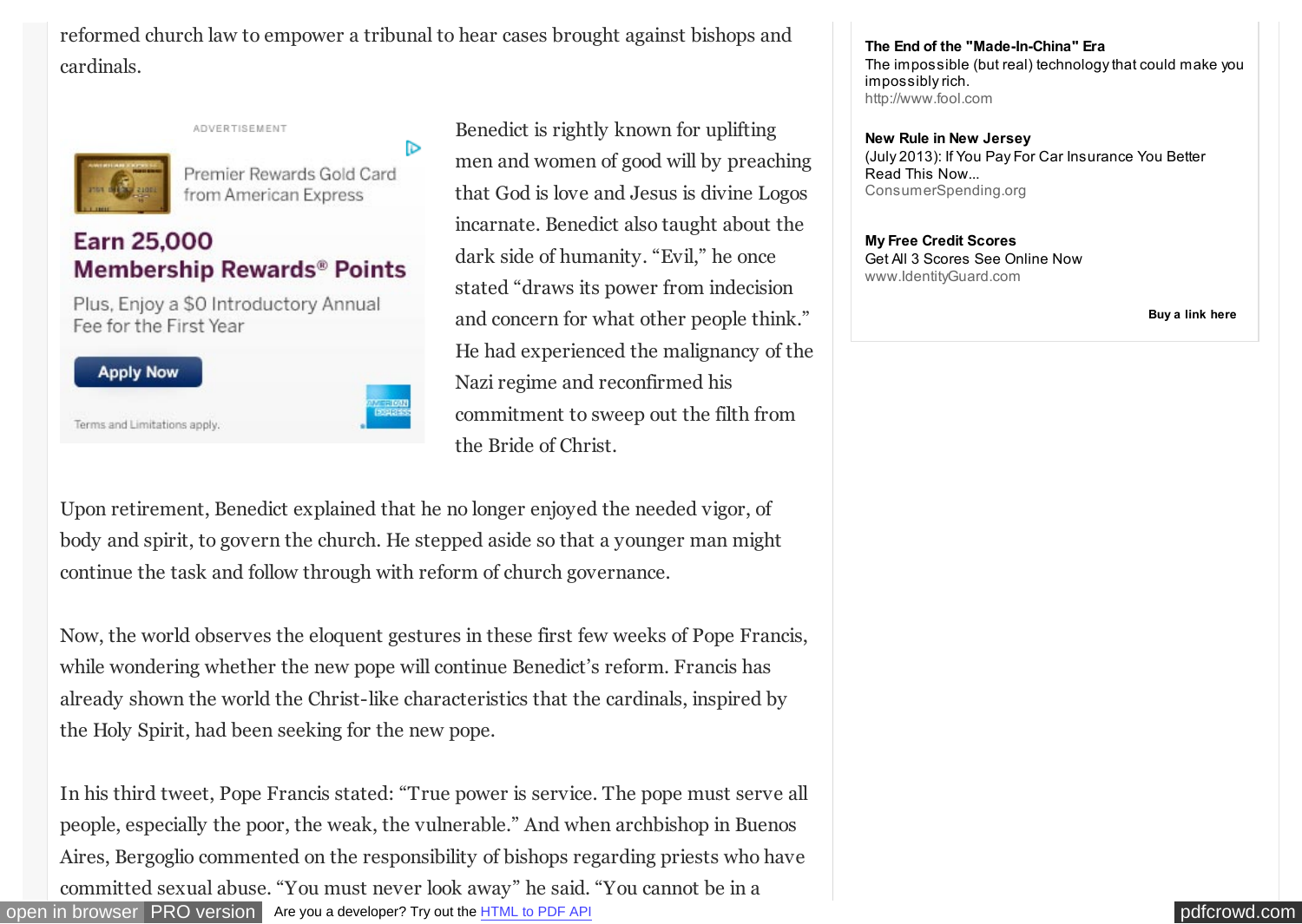position of power and use it to destroy the life of another person." It would be a mistake, he added, to put the church's reputation first, in a "corporate spirit … to avoid damaging the image of the institution."

After meeting for the first time with Archbishop Mueller, the head of the Vatican's office responsible for prosecuting culpable clerics, whether priests, bishops, or even cardinals, Francis publicly confirmed his commitment to continue Benedict's efforts to protect minors, assist victims of abuse, prosecute criminals according to due process, and to help [bishops' conferences around the world to implement the "necessary directives in this](http://visnews-en.blogspot.com/) area that is so important for the church's witness and credibility."

Cardinals have confided that when deliberating in the Sistine Chapel, they were looking for a pope who could lead a reform of the Vatican while continuing Benedict's policy of zero tolerance for sexual abuse. Benedict's new laws specify how to satisfy justice and guarantee accountability within the church by bringing to trial even the highest ranking clerics accused of abuse of power, whether by sexual or financial crimes. In a mystical apparition, Jesus told St. Francis of Assisi to repair his church. All signs point to a Pope Francis ready to keep cleaning the house of God.

*Rev. Robert A. Gahl, Jr. is Associate Professor of Ethics at the Pontifical University of the Holy Cross.*

**TAGS [« PREVIOUS](http://www.washingtonpost.com/blogs/on-faith/wp/2013/05/07/photo-dalai-lama-speaks-at-university-of-maryland/) [NEXT »](http://www.washingtonpost.com/blogs/on-faith/wp/2013/05/07/because-they-can-three-rapes-every-hour-in-the-military/)**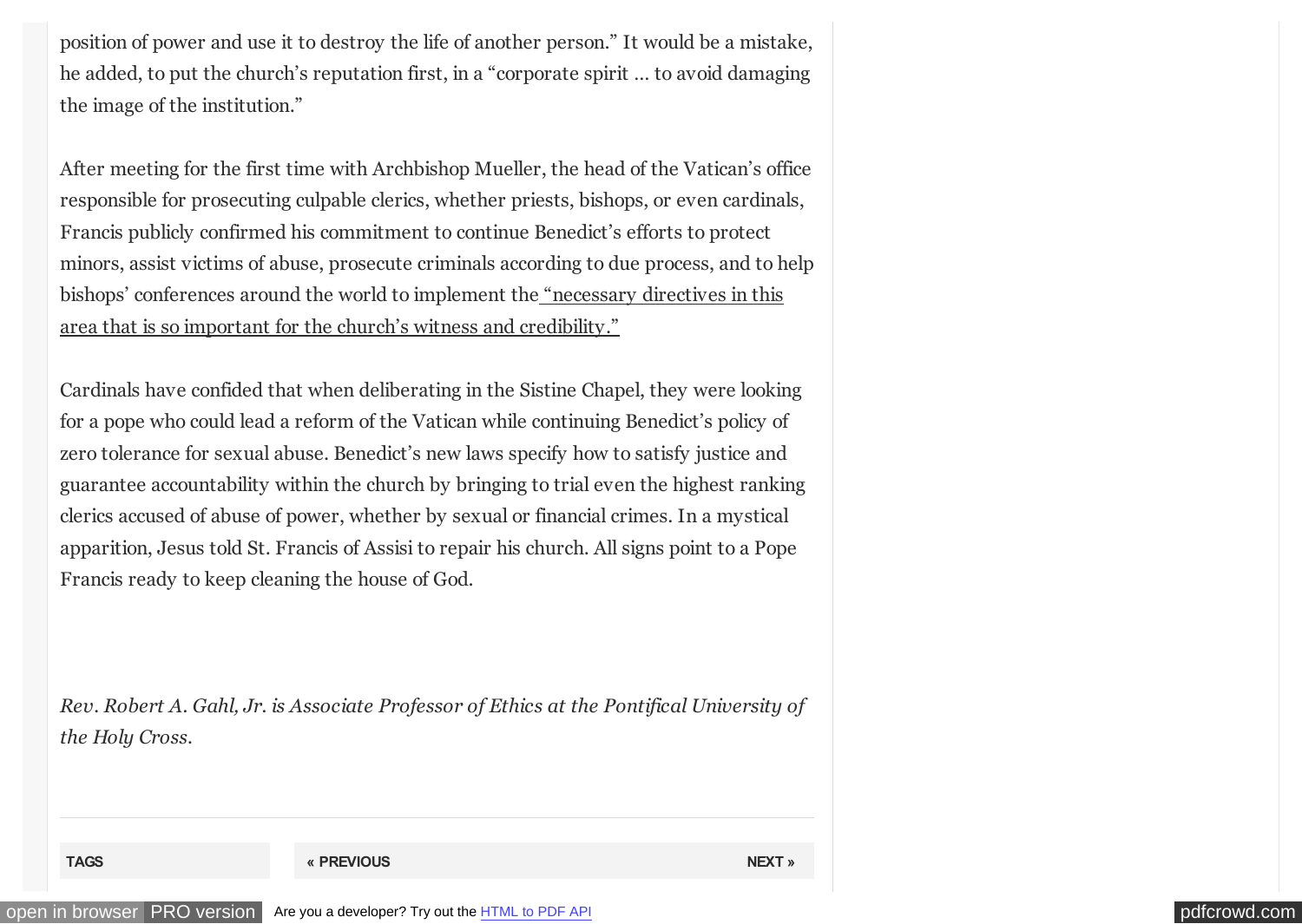<span id="page-5-0"></span>

| Catholic, GUEST VOICES             | PHOTO: Dalai Lama speaks                                                            | Because they can: Three                          |
|------------------------------------|-------------------------------------------------------------------------------------|--------------------------------------------------|
|                                    | at University of Maryland                                                           | rapes every hour in the                          |
|                                    | By Elizabeth Tenety May 7, 2013                                                     | military                                         |
|                                    |                                                                                     | By Susan Brooks Thistlethwaite                   |
|                                    |                                                                                     | May 7, 2013                                      |
|                                    |                                                                                     |                                                  |
| <b>Comments</b><br>12 <sub>2</sub> |                                                                                     |                                                  |
|                                    |                                                                                     |                                                  |
| <b>Comment</b>                     |                                                                                     | Discussion Policy   FAQ   About Discussions      |
| Type your comment here             |                                                                                     |                                                  |
|                                    |                                                                                     | Sort: New est First<br><b>Comments Live</b><br>œ |
|                                    |                                                                                     |                                                  |
| areyousaying wrote:<br>Φ           |                                                                                     |                                                  |
| O<br>5/9/2013 12:07 PM EDT         |                                                                                     |                                                  |
|                                    | No problem if it's continuing Ratziner's protection of pervert priests.             |                                                  |
| Like - Reply - Share - Flag        |                                                                                     |                                                  |
|                                    |                                                                                     |                                                  |
| one nation wrote:                  |                                                                                     |                                                  |
| 5/8/2013 7:13 AM EDT               |                                                                                     |                                                  |
|                                    |                                                                                     |                                                  |
|                                    | Good luck but he better watch out what he eats and drinks. JP1 lasted 33 days.      |                                                  |
| - Reply - Share - Flag             |                                                                                     |                                                  |
|                                    |                                                                                     |                                                  |
| Henry 452 wrote:                   |                                                                                     |                                                  |
| 5/8/2013 5:43 AM EDT               |                                                                                     |                                                  |
|                                    | open in browser PRO version Are you a developer? Try out the <b>HTML</b> to PDF API |                                                  |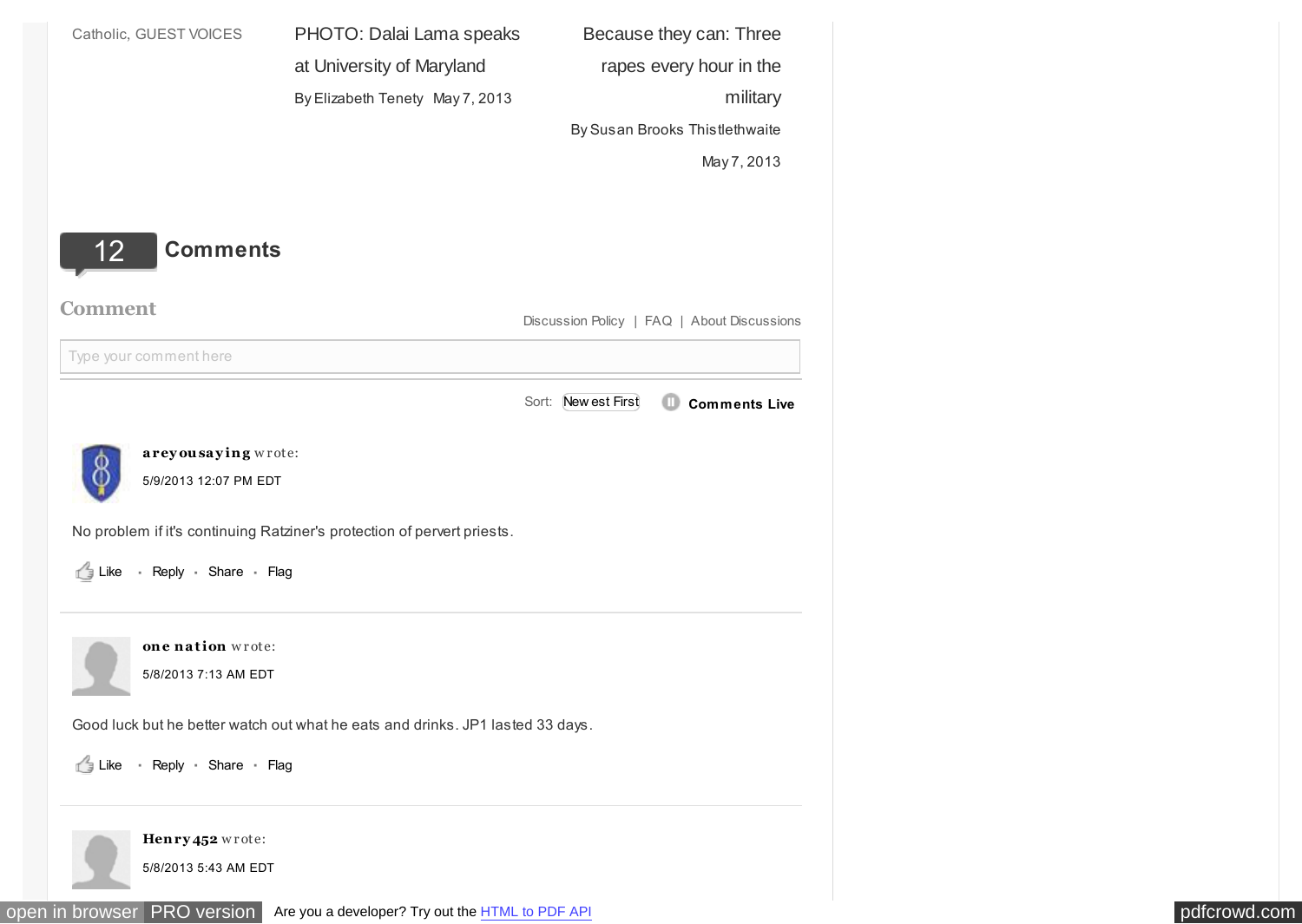So, how come the bishop in New Jersey didn't get the memo? Until last week, an admitted child predator was still getting access to children who were away from home attending a retreat.

Like · Reply · Share · Flag



I'd like to ask Rev. Gail if this written piece is pure fiction, a product of his imagination. Who, when, where, and how did you get the information that a thousand priests and bishops were removed and penalized because of the crimes they committed against the innocent victims??? Not even a few cases of such claim ever made it to the news. In fact, many victims were begging the Pope JP II to remove from priesthood the most criminal of them all and nothing happened. Why this fabrication now?

Like · Reply · Share · Flag



[5/7/2013 11:09 PM EDT](http://www.washingtonpost.com/blogs/on-faith/wp/2013/05/07/can-pope-francis-finish-the-job-that-benedict-began/?commentID=washingtonpost.com/ECHO/item/1367982579-149-737) **briannorkett** wrote:

Liberals are obsessed with sex abuse in the Catholic church from 40 and 50 years ago in the same way that Republicans were concerned about perjury in a civil case in the impeachment proceedings of Bill Clinton.

It's hilarious.

Go here to learn the hidden agenda behind the liberal media's jihad of exaggeration, bias and misinformation about the Catholic church and ancient claims of sex abuse.

**<http://www.themediareport.com/>**

Stop the bias! Stop the lies! Tell the truth!

Speak truth to the power of Big Media!

Like Liked by 1 reader - Reply - Share - Flag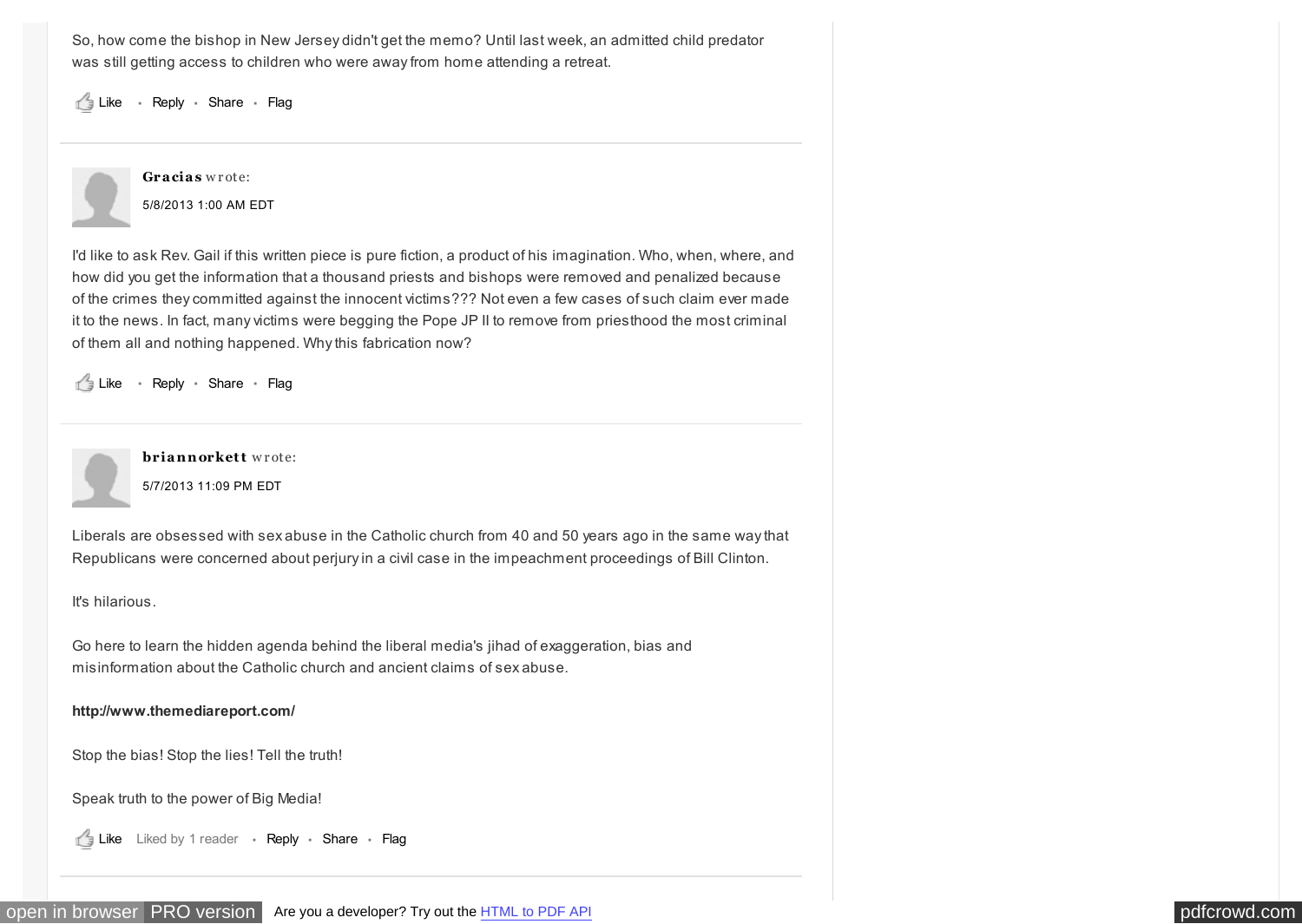

5/9/2013 12:16 PM EDT areyousaying responds:

Well, well, well, the bloated, red-faced Bill Donohue again comes to the rescue of his pervert priests. This time, instead of calling the victims "gold-diggers" his vile Catholic league demonizes those who speak out as, oh my God! - liberals! The abuse if far from ancient (read the paper daily about New Jersey and other places).

Demonizing the protest as a "jihad of exaggeration" blah blah blah will not silence me or other victims like the Vatican did with its little-boy-sex workers they paid off to shut up and go away. I never wanted or accepted a single stinking semen and blood stained penny from this satanic perversion of Christ's name. Maybe those Mormon boys I grew up were right when they claimed this is "the Church of the Devil"

Stop the lies! Stop the abuse by pervert priests! Stop the cover ups and, Catholics, stop looking the other way. Speak truth to the power of the world's larges ring of pedophiles and their protectors like norkett a.k.a Bill Donohue.

Like · Flag

Add your thoughts...



[5/7/2013 8:30 PM EDT](http://www.washingtonpost.com/blogs/on-faith/wp/2013/05/07/can-pope-francis-finish-the-job-that-benedict-began/?commentID=washingtonpost.com/ECHO/item/1367973036-913-5) amelia<sub>45</sub> wrote:

Rev Gahl's vision of what Ratzinger did is not the image that took hold in the Church. He failed to bring justice to victims, to assure they were treated with respect, dignity, and love. He failed to hold sex abusers accountable. And the reason he failed is because he did not hold bishops accountable for their poor handling of either one.

It seems, based on the latest stories of a fumbling bishop, that the bishops got his real message clear enough. Ratzinger acted if they talked about women priests or optional clerical celibacy. As for the sex abuse scandal, as long as the bishop was not the sex abuser, the bishop was safe no matter what he did. I think the U.S. bishops, and perhaps those in Australia, did get Gahl's message of assuring due process for the priests - because they did not get the message about justice for the victims.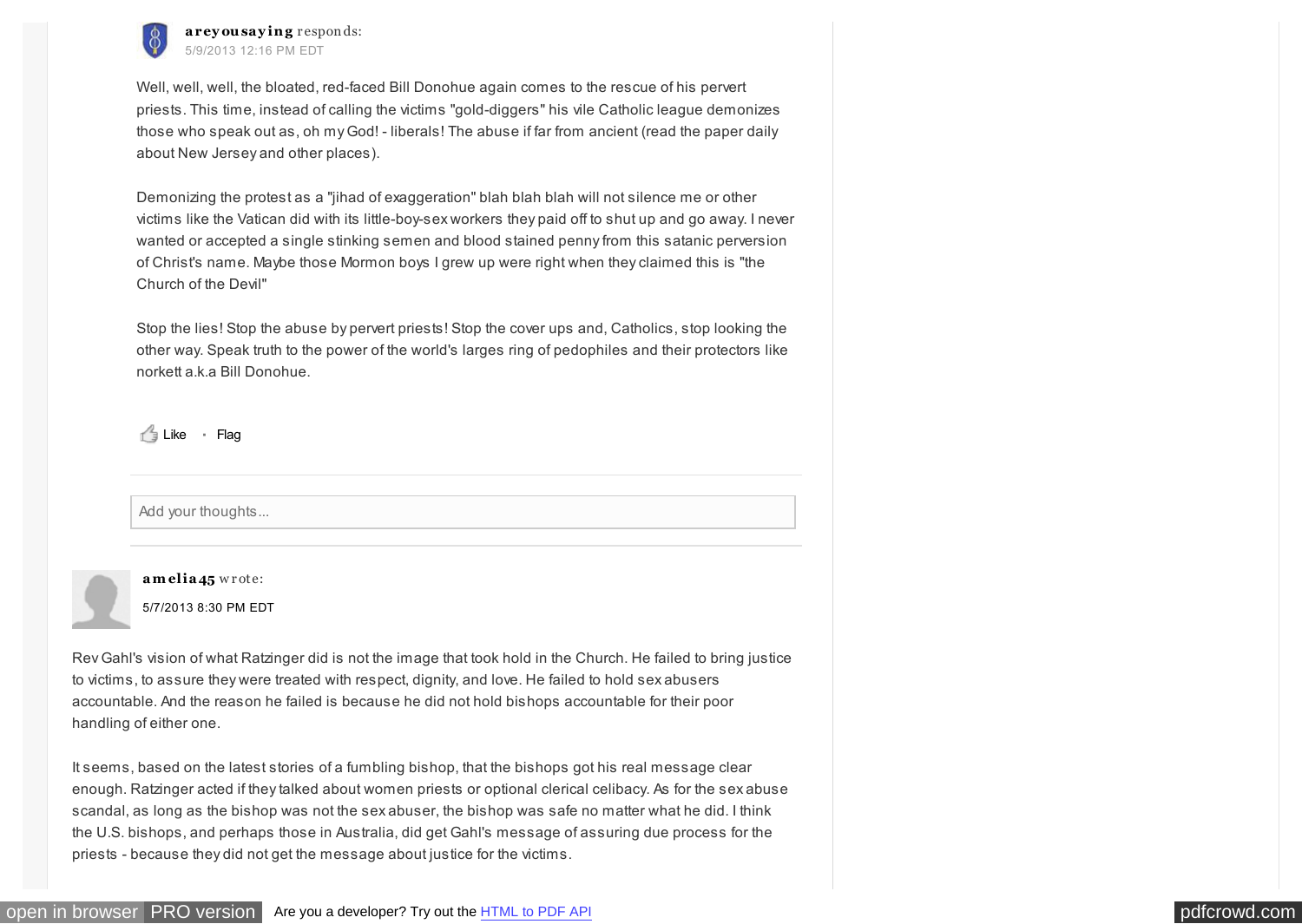Maybe Francis will see that he must act to bring credibility back to the Church by holding bishops accountable.

Liked by 1 reader · Reply · Share · Like Flag



I agree with you Amelia, "He (Ratzinger) did not hold bishops accountable..." Pedophiles are perhaps driven by uncontrolled impulses. Bishops willfully mislead priests and people and especially victims. Even St. Thomas Aquinas taught that willful acts are more heinous than impulsive actions.

Meanwhile, 'the bugger bishop of Bruges" is still on the lam.

Bishops Finn, and now Meyers, among others, remain safely ensconced in their episcopal throne

Francis 1 is following B16 in perfect harmony. Unity, at all costs!

And author of article, Gahl, isn't he connected with Opus Dei which runs HCU?

Is "Gahl" synonymous with gall? Bit of gall here to let him vent his bias.

Like · Flag

Add your thoughts...



"

**glory be1929** w r ote:

[5/7/2013 6:09 PM EDT](http://www.washingtonpost.com/blogs/on-faith/wp/2013/05/07/can-pope-francis-finish-the-job-that-benedict-began/?commentID=washingtonpost.com/74d4c1d8-ca2f-4df2-bd10-46558e8aebdc/)

Continue what Ratzinger started? What a question? The only thing Ratzie started was to continue the same agenda as all the other Popes before him. I'm sure the new pope Francis will do exactly the same. Only difference is a personality that is trying to be so very HUMBLE. Unlike the" his own cologne and Prada shoe wearing" undercover old pope.

<u>Like Flags (1990)</u> (1990) (1990) (1990) (1990) (1990) (1990) (1990) (1990) (1990) (1990) (1990) (1990) (1990) (1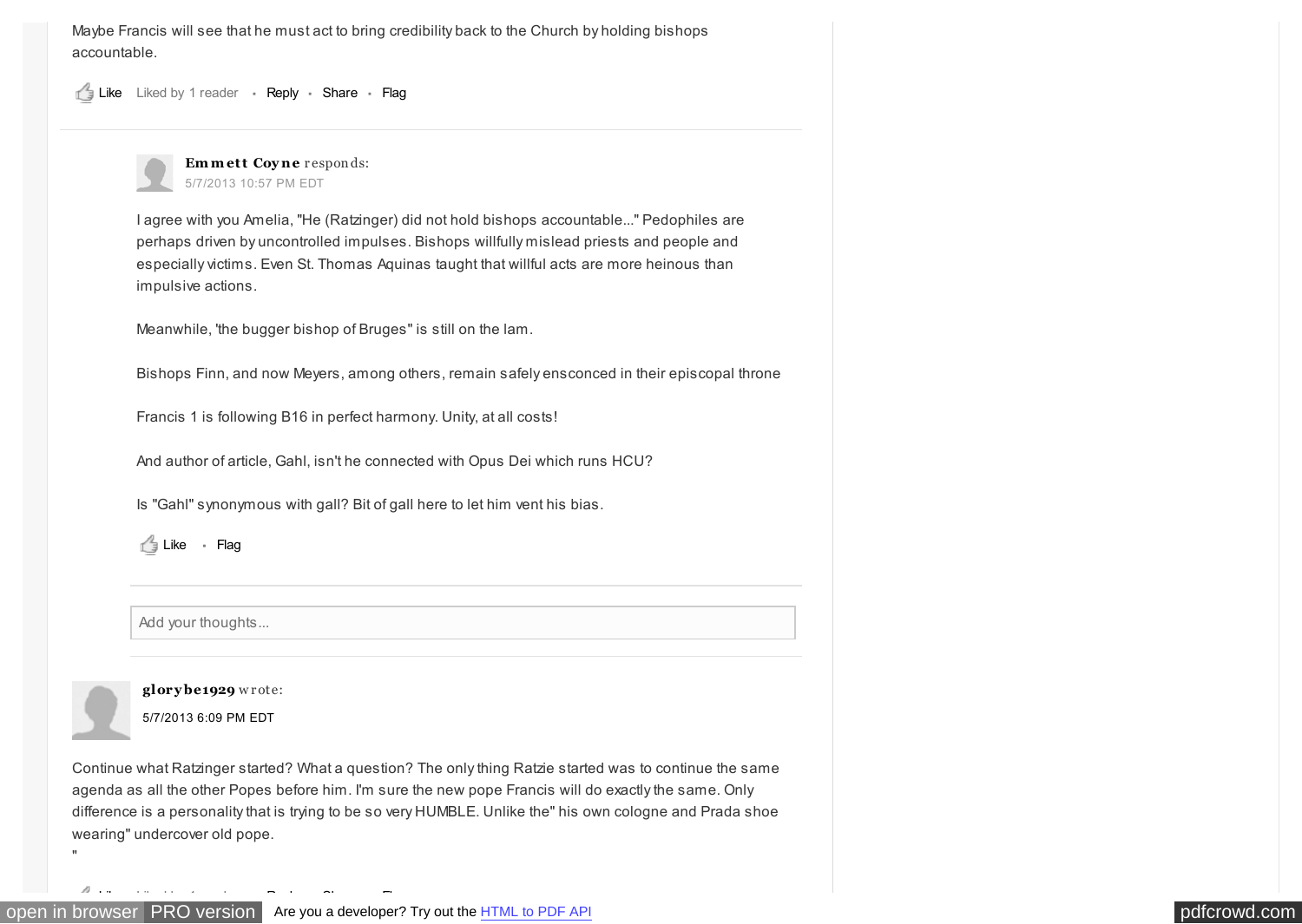|                                | viewpnt3 responds:<br>5/7/2013 7:06 PM EDT                                                        |                                              |                                |                                                                                                                                       |
|--------------------------------|---------------------------------------------------------------------------------------------------|----------------------------------------------|--------------------------------|---------------------------------------------------------------------------------------------------------------------------------------|
|                                | Don't think glorybe1929 has facts on his side.                                                    |                                              |                                |                                                                                                                                       |
| <b>S</b> Like · Flag           |                                                                                                   |                                              |                                |                                                                                                                                       |
|                                | normandyso responds:<br>5/7/2013 9:51 PM EDT                                                      |                                              |                                |                                                                                                                                       |
|                                | Oh, yes he does. Get off the Kool-Aid.                                                            |                                              |                                |                                                                                                                                       |
| Like · Flag                    |                                                                                                   |                                              |                                |                                                                                                                                       |
|                                |                                                                                                   |                                              |                                |                                                                                                                                       |
|                                | one nation responds:<br>5/8/2013 7:20 AM EDT                                                      |                                              |                                |                                                                                                                                       |
|                                | Ben16 was great at turning the clock back to dark age standard time. Being retired, he should get |                                              |                                |                                                                                                                                       |
|                                | out of the pope's outfit as well.                                                                 |                                              |                                |                                                                                                                                       |
| Like · Flag                    |                                                                                                   |                                              |                                |                                                                                                                                       |
|                                |                                                                                                   |                                              |                                |                                                                                                                                       |
| Add your thoughts              |                                                                                                   |                                              |                                |                                                                                                                                       |
|                                |                                                                                                   |                                              |                                |                                                                                                                                       |
|                                |                                                                                                   |                                              |                                |                                                                                                                                       |
|                                |                                                                                                   |                                              |                                | The Washington Post Politics Opinions Local Sports National World Business Tech Lifestyle Entertainment Photo Video Blogs Classifieds |
| More ways to get us            |                                                                                                   | Contact Us                                   | About Us                       | Partners                                                                                                                              |
| Home delivery<br>Mobile & Apps | New sletter & Alerts<br>Washington Post Live                                                      | Help & Contact Info<br>Reader Representative | The Washington Post<br>Company | <b>CAPITAL</b><br>BUSINESS<br><b>N</b> The Capitol Deal El Tiempo Latino                                                              |
| <b>M</b> RSS                   | Reprints & Permissions                                                                            | Careers                                      | In the community               | <b>express</b> find a save <b>132</b> Foreign Policy                                                                                  |

 $P_{\text{O}}$  of  $P_{\text{O}}$ 

[open in browser](http://pdfcrowd.com/redirect/?url=http%3a%2f%2fwww.washingtonpost.com%2fblogs%2fon-faith%2fwp%2f2013%2f05%2f07%2fcan-pope-francis-finish-the-job-that-benedict-began%2f&id=ma-130704222603-362bf0a0) [PRO version](http://pdfcrowd.com/customize/) Are you a developer? Try out the **HTML to PDF API proper and the Section** [pdfcrowd.com](http://pdfcrowd.com)

 $\blacksquare$